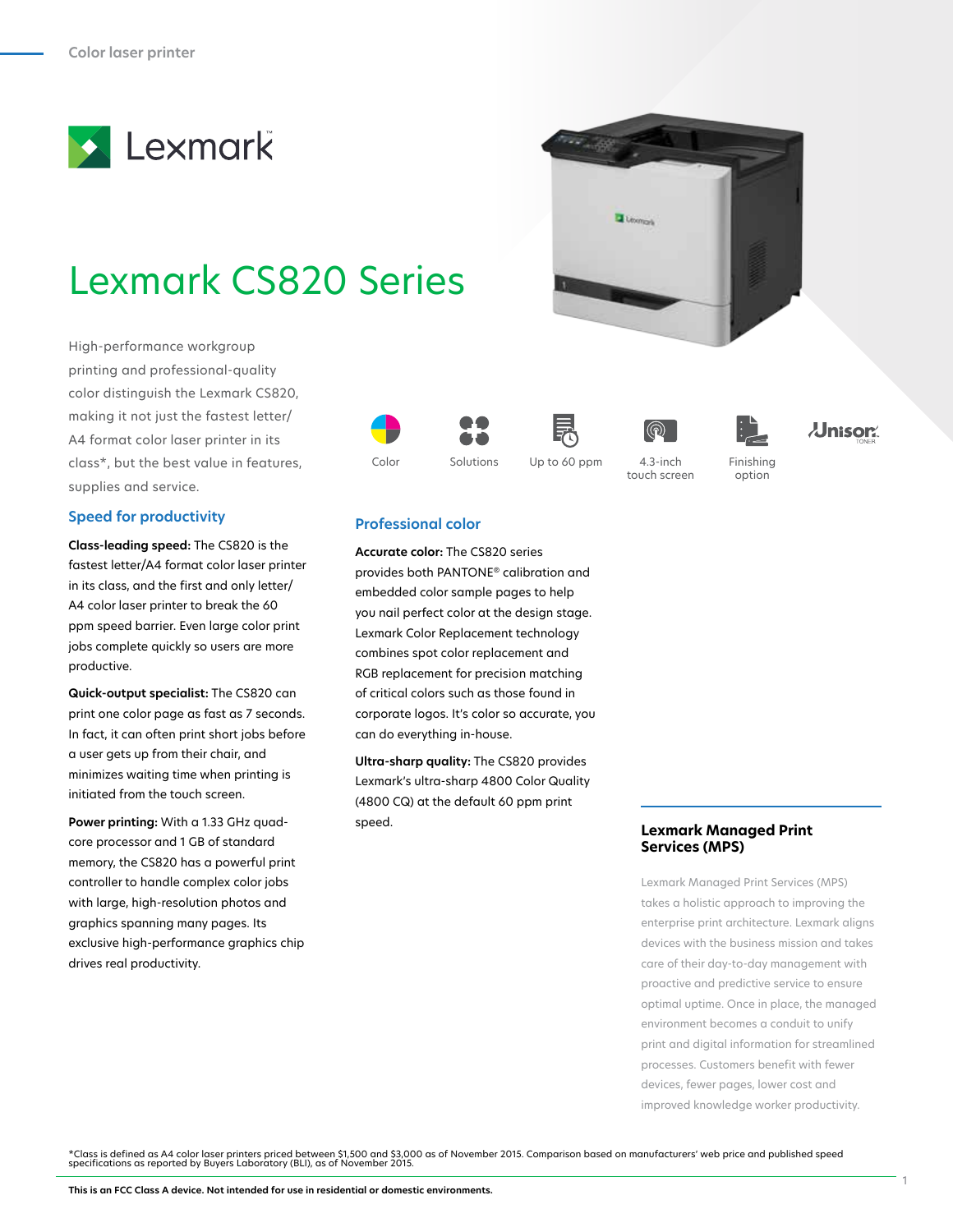## **Solutions to solve business problems**

Lexmark's Embedded Solutions Framework (eSF) and Cloud Solutions Framework (cSF) allow the CS820 to load and run software solutions tailored to your specific need or industry.

Lexmark devices with cSF can run web apps designed for the device, accessed via the cloud or an on-premise server. eSF applications are created by Lexmark, its partners and customers, and loaded directly on the device.

Solutions capabilities like that combine with Lexmark fleet management tools and your existing enterprise software and technical infrastructure to work within the Lexmark smart MFP ecosystem. Its adaptability future-proofs your investment in Lexmark color laser technology.

#### **Included eSF solutions**

**Forms and Favorites:** Eliminate waste and inaccuracy associated with preprinted forms and other documents by locating and selecting forms from network storage locations or content management applications right from the CS820's touch screen. With the Forms and Favorites solution, you can print Microsoft® Office documents directly from the device, as well as PDF, XPS, JPG, PRN, TIFF and other file formats—useful when you're on the road or don't have a typical office computer to print from.

**Eco-Settings:** Print responsibly, save money and reduce waste by controlling energy usage and paper and toner consumption.

**Display Customization:** Display a customized, scrolling slideshow on the color touch screen to communicate important messages to users while the printer is in Power Saver mode.



Forms and Favorites



Eco-Settings



Display Customization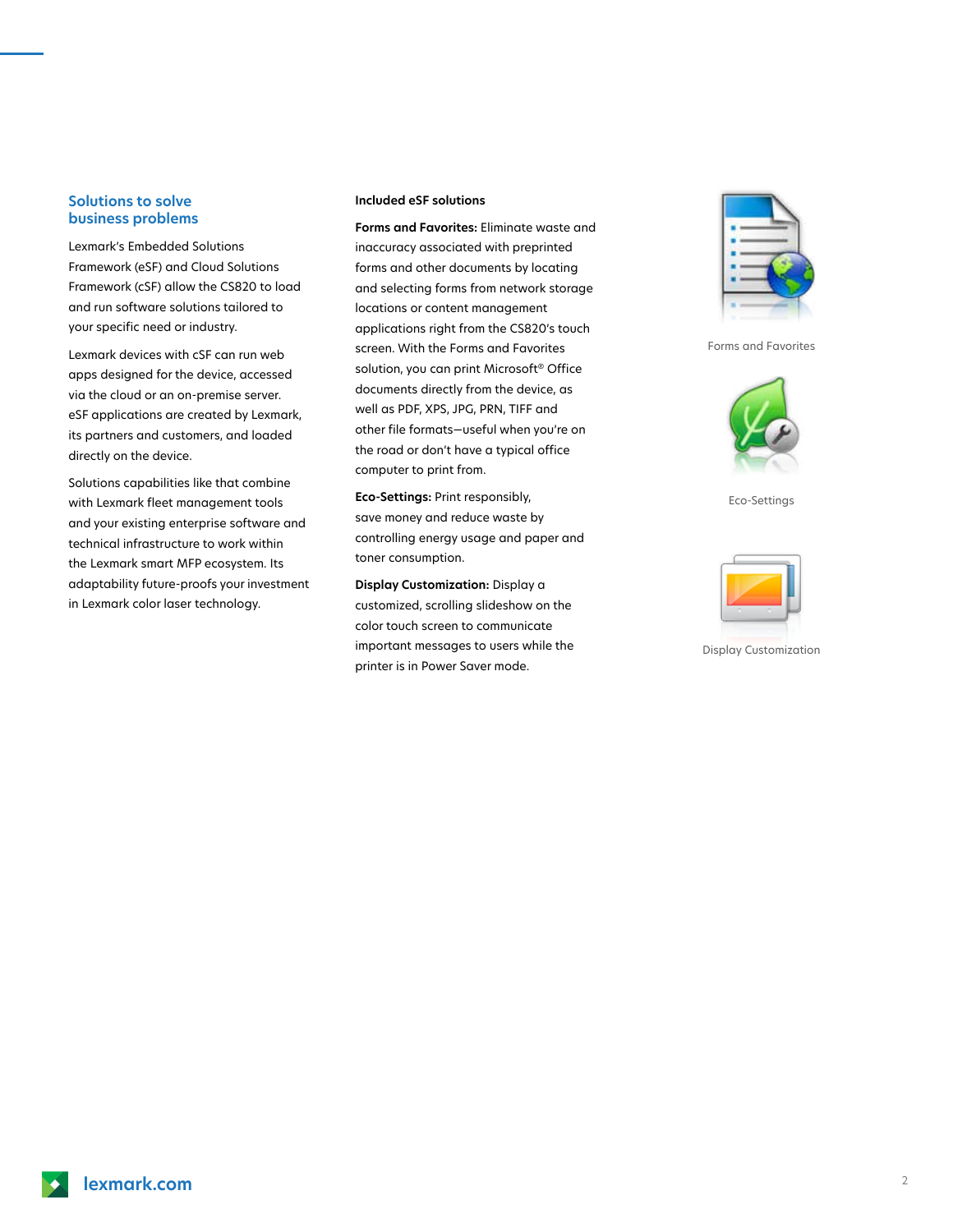### **Advanced media handling**

**High input capacity:** The most advanced media handling capabilities of any letter/ A4 color laser printer has a maximum input capacity of up to 4,500 sheets. Higher input capacity reduces the chance that paper runs out, holding up print jobs until someone reloads.

**Staple of business:** The CS820 series offers a configuration that includes a compact, in-line staple finisher. Automatic stapling saves time when producing bound documents by eliminating the need to separate and manually staple groups of pages.

**Media choices:** The CS820 supports a broad media weight range, from 300 gsm—often used for signage and book covers—to tissue-thin paper such as 70 gsm. You can also use vinyl, labels, cardstock, envelopes and banners, with no media thickness worries.

#### **Toner and long-life components**

**Toner for the long haul:** Extra High Yield replacement toner cartridges produce up to 33,000 black and up to 22,000 color pages to reduce the number of times toner runs out, keeping the output going strong in high-usage environments.

**Long-life components:** Constantly replacing components creates unnecessary waste and carbon emissions and hurts productivity as the printer stops and print jobs back up. The CS820's long-life components minimize downtime with imaging components that can last up to 300,000 pages, depending on usage. And with the option to continue printing color pages in black if any of the color cartridges run out, the CS820 lets you choose to keep your print jobs moving.

**Quality in Unison:** Unison™ Toner is the result of advanced toner science powerful enough to deliver consistently outstanding image quality with rich, vibrant color and precise details, plus long-life system reliability and amazing sustainability. Documents printed with Unison Toner look great from the first page to the last because of its uniquely engineered formulation. Even when the cartridge is low, there's no fading and no need to shake the cartridge, and you won't waste money by replacing a cartridge that still has toner in it.

Unison Toner's unique low-friction qualities increase toner flow and contribute to its ability to transfer efficiently to the page. Unison Toner reduces internal wear on long-life components and protects the print system. This delivers long-term reliability and ultimately saves time, money and the environment.

Unison Toner is uniquely tuned to the CS820's print system for optimal performance.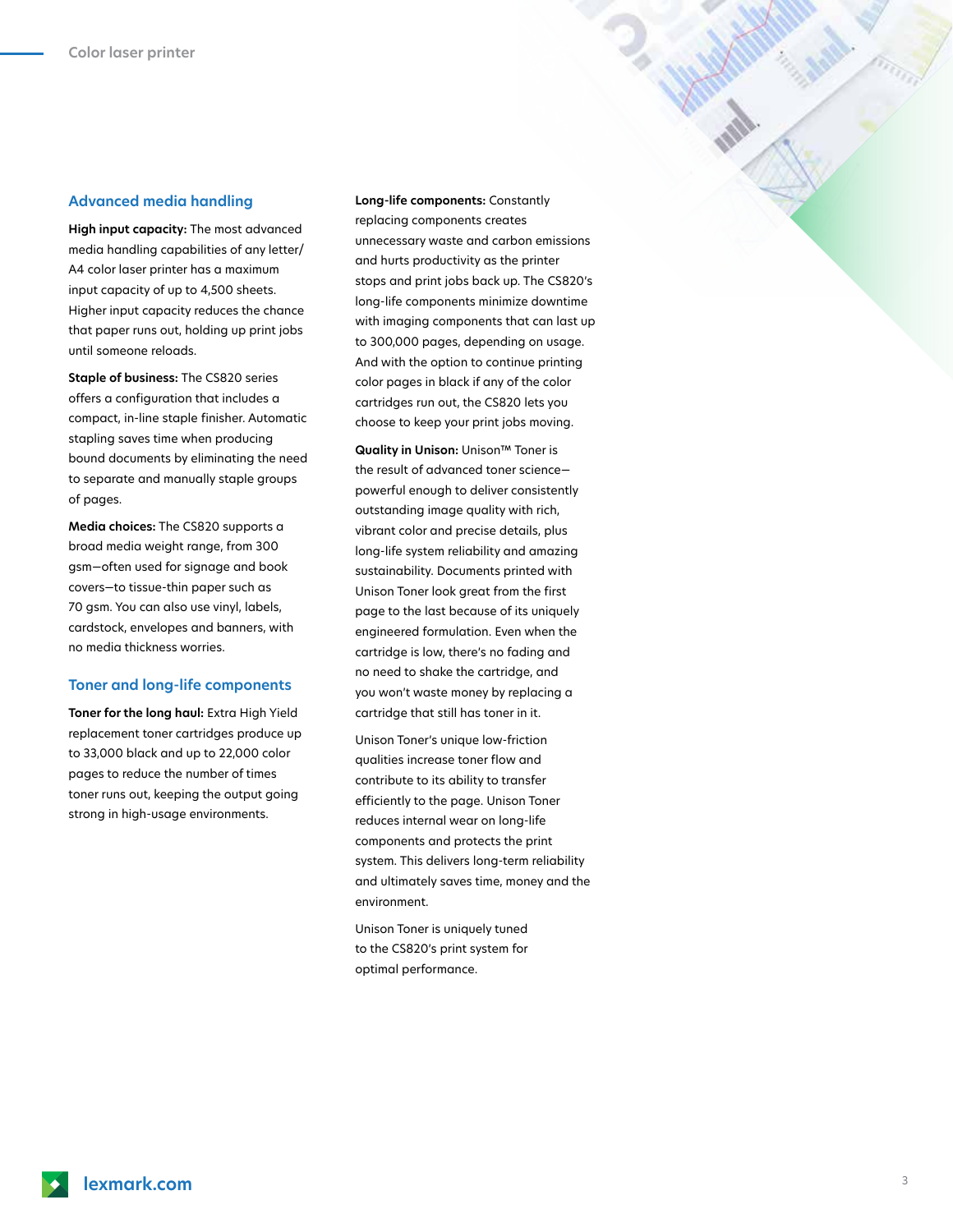### **Security and more**

**Advanced security features:** Lexmark CS820 security features encompass device management, hardening and operation.

**Device management:** A combination of administrative access and passwords, HTTPS, SMNPv3, IPsec and 802.1x support lets you remotely monitor, manage, authorize and authenticate who and what gets access to the network.

**Device hardening:** Built-in tools include port filtering and TCP connection filtering which restrict what connections are active from what sources. Encryption and wiping of the optional hard disk protect sensitive print job data. Digitally signed firmware updates can prevent hackers from uploading compromised software to the printer.

**Device operation:** You get user authentication via PIN, passwords or badge reader, address book lookup via LDAP over SSL (Secure Socket Layer) to provide a secure connection between the printer and the network, and device operator panel lockouts to protect the device settings.

**Hard disk protection:** Models equipped with the optional hard disk include advanced hard disk protection with 256 bit AES encryption and encryption keys stored in the printer's memory, not the hard disk. The data is almost impossible to read if the hard drive is removed. This level of protection is automatic at power up—users and administrators do not have to do anything.

The CS820 also performs automatic file-based hard disk wiping after every print job, which cannot be disabled. And the process of clearing a device's disk drive and non-volatile memory data when removing it from service or a secure location is simple with a one-step "out of service" wiping command for authorized users.

#### **Take it easy**

**4.3-inch color touch screen:** The bright touch screen features an ultra-smooth surface and can be activated by almost anything, including pens, fingertips or nails—without pressure or direct skin contact. And support for gestures like swipe to access panels and menus makes operation easy and intuitive. Audible feedback from the screen provides user assurance, while a separate 10-key number pad improves accessibility and enhances convenience.

**Intuitive interface:** The e-Task interface with modern tablet-like capabilities is familiar to users, minimizing the need for training. On-screen features like print preview and late job customization allow users to select specific pages within a document and change print job settings such as staple or duplex at the device.

**Wireless and mobile printing:** Lexmark Print Management was the first AirPrint® certified enterprise print management solution. Lexmark mobile printing includes support for iOS, Android, and Microsoft® Windows Mobile printing, with optional wireless and NFC direct connectivity from smartphones and tablets. The CS820 is a Mopria®-certified printer and is Google Cloud Print™ Ready.

**Accessibility:** The CS820 includes advanced Section 508 and European Standard EN 301 549 accessibility features for those with varying levels of ability. Features such as an operator panel that tilts from almost horizontal to almost vertical, paper trays that can be closed with less than five pounds of force, standard headphone jack and standard talk-back<sup>6</sup> feature provide a better user experience for all of our customers.

**Direct printing:** Directly print Microsoft Office files, PDFs and other document and image types from flash drives, network servers or online drives.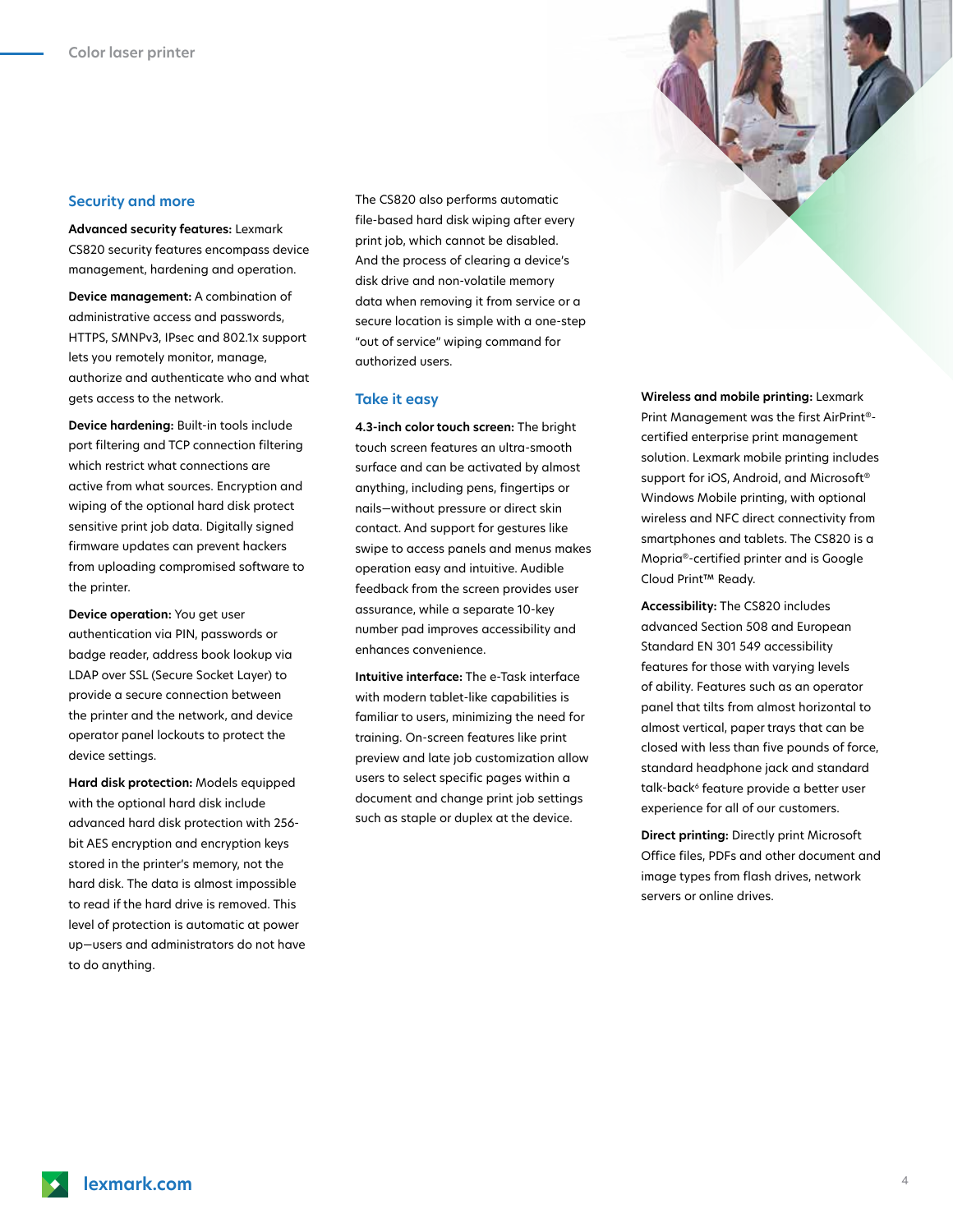#### **Built for planet earth**

**Advanced toner:** Lexmark's exclusive Unison Toner makes energy savings a reality, using less energy than Lexmark's previous toners by printing at a lower temperature. And through LCCP, the Lexmark Cartridge Collection Program, Lexmark offers a free and easy way for you to return your empty cartridges for sustainable recycling or remanufacturing.

**Power saving modes:** Sleep mode power usage of less than 3 watts saves money and energy between print jobs. When the printer is not in use, it goes to sleep and wakes for incoming print jobs. In addition, it can be powered on or off from its control panel or a user-defined schedule.

**Paper and toner savings:** Standard duplex printing prints on both sides of paper by default. Plus, the unique ColorSaver feature prints images at a lighter shade by default, while leaving text dark and readable, saving toner and money.

And the included Eco-Settings solution lets you print using predefined settings like duplex and pages per sheet to further save paper.

**Environmental certifications:** Lexmark products meet globally recognized environmental standards† .

- **ENERGY STAR®**
- **Blue Angel**
- } EPEAT® Gold

#### **Lexmark Sustainability**

For Lexmark, commitment to the environment isn't a marketing tagline, it's a core value backed up by real action and results. We are forward thinking, innovative, and driven to sustain a healthy planet for generations to come. For our customers and partners we bring this passion, our leading technology and a deep understanding of industryspecific business processes to continuously improve their efficiency as well as our own.

For more information on Lexmark's sustainability initiatives, visit csr.lexmark.com.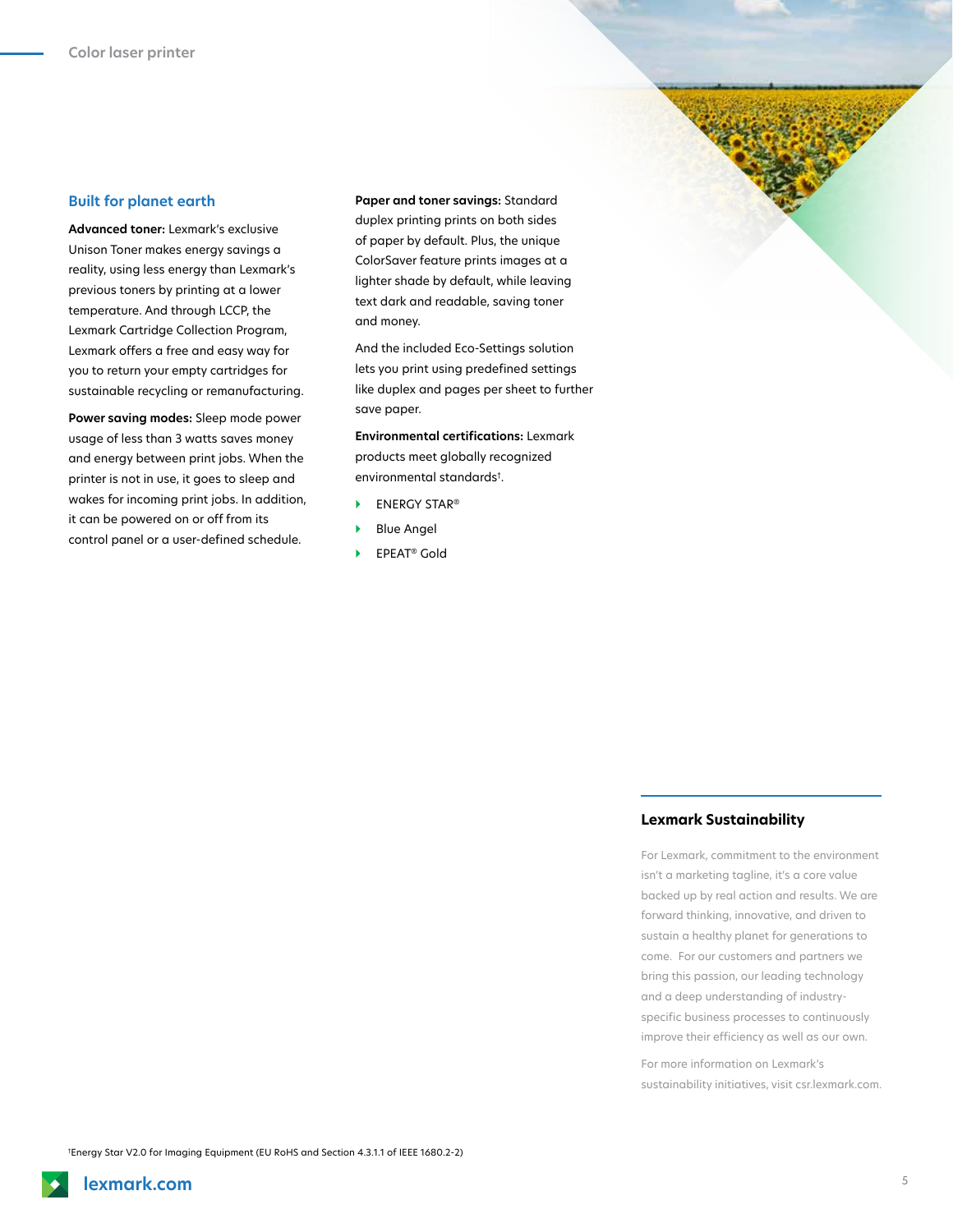# **1. Intuitive color touch screen with nextgeneration e-Task interface**

The 4.3-in. color touch screen features an ultra-smooth surface and can be activated by almost anything, including pens, fingertips or nails—without pressure or direct skin contact. The modern interface is familiar to users, minimizing the need for training.

#### **2. Expandable input**

Print on multiple paper types and boost input capacity to 4,500 sheets.

#### **3. Direct printing**

Print Microsoft Office files, PDFs and other document and image types from flash drives, or select and print documents from network servers or online drives.

## **4. Optional staple finisher**

The optional compact, in-line staple finisher saves time when producing bound documents.

# **5. Unison Toner print system with longlife supplies**

Unison Toner delivers consistently outstanding image quality plus long-life system reliability and amazing sustainability in an innovative no-shake design. Extra High Yield replacement toner cartridges produce up to 33,000 black and up to 22,000 color pages.



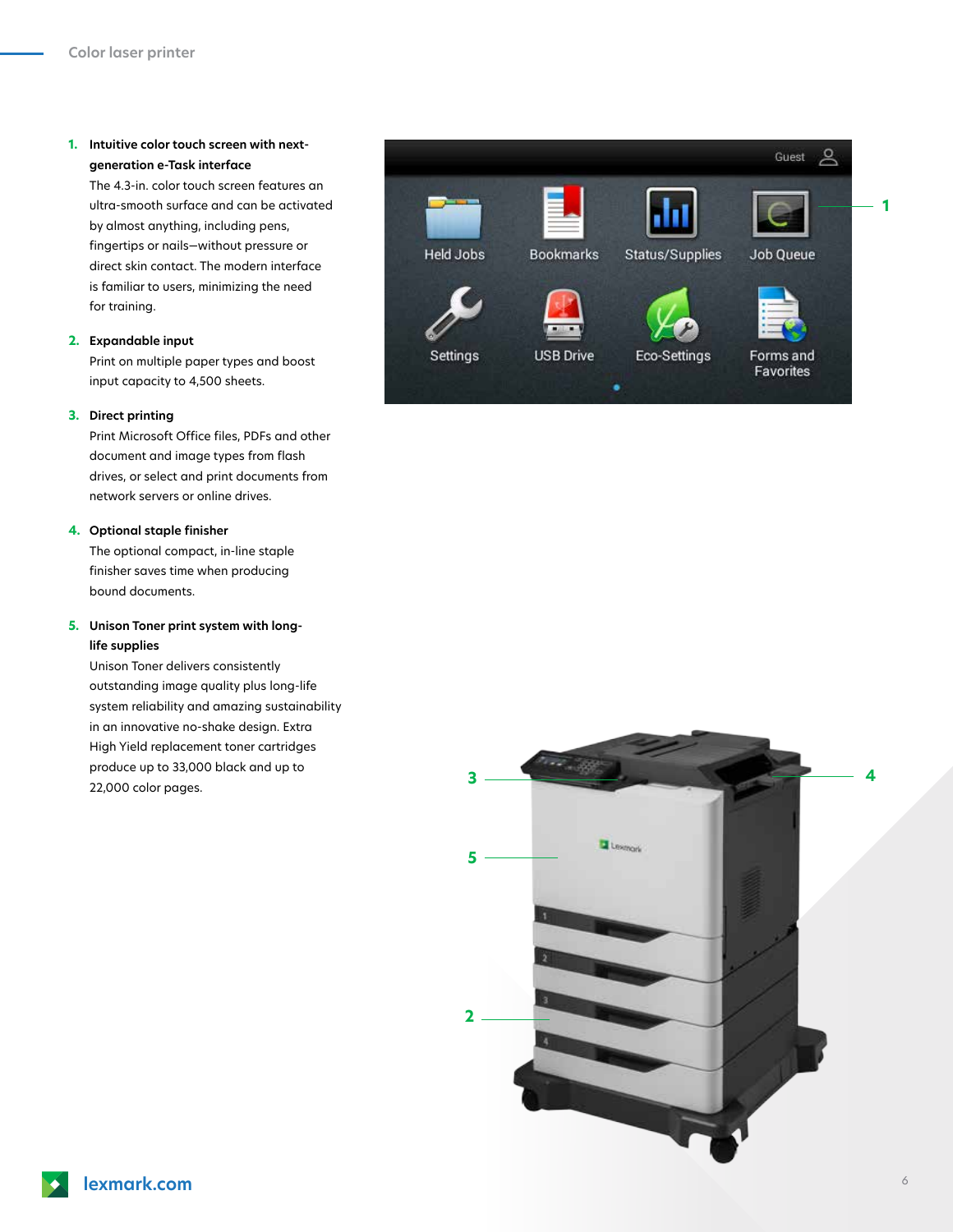| <b>Product specifications</b>                           | <b>Lexmark CS820de</b>                                                                                                                                                                                                            | <b>Lexmark CS820dte</b>                                                                                       | <b>Lexmark CS820dtfe</b>                                                                                                      |
|---------------------------------------------------------|-----------------------------------------------------------------------------------------------------------------------------------------------------------------------------------------------------------------------------------|---------------------------------------------------------------------------------------------------------------|-------------------------------------------------------------------------------------------------------------------------------|
| <b>Printing</b>                                         |                                                                                                                                                                                                                                   |                                                                                                               |                                                                                                                               |
| Display                                                 | Lexmark e-Task 4.3-inch (10.9 cm) color touch screen                                                                                                                                                                              |                                                                                                               |                                                                                                                               |
| Print Speed: Up to <sup>6</sup>                         | Black: 60 ppm / Color: 60 ppm                                                                                                                                                                                                     |                                                                                                               |                                                                                                                               |
| Time to First Page: As fast as                          | Black: 7 seconds / Color: 7 seconds                                                                                                                                                                                               |                                                                                                               |                                                                                                                               |
| <b>Print Resolution</b>                                 | Black: 1200 x 1200 dpi, 4800 Color Quality (2400 x 600 dpi) / Color: 1200 x 1200 dpi, 4800 Color Quality (2400 x 600 dpi)                                                                                                         |                                                                                                               |                                                                                                                               |
| Memory                                                  | Standard: 1024 MB / Maximum: 3072 MB                                                                                                                                                                                              |                                                                                                               |                                                                                                                               |
| <b>Hard Disk</b>                                        | Option available                                                                                                                                                                                                                  |                                                                                                               |                                                                                                                               |
| Recommended Monthly Page Volume <sup>2</sup>            | 2500 - 25000 pages                                                                                                                                                                                                                |                                                                                                               |                                                                                                                               |
| Maximum Monthly Duty Cycle: Up to3                      | 200000 pages per month                                                                                                                                                                                                            |                                                                                                               |                                                                                                                               |
| Supplies <sup>7</sup>                                   |                                                                                                                                                                                                                                   |                                                                                                               |                                                                                                                               |
| Laser Cartridge Yields (up to) <sup>1</sup>             | 22,000-page Colour (CMY) Extra High Yield Cartridges, 33,000-page Black Extra High Yield Cartridge, 8,000-page Black and Colour (CMYK)<br>Cartridges                                                                              |                                                                                                               |                                                                                                                               |
| Photoconductor Estimated Yield: Up to <sup>5</sup>      | 175000 pages, based on 3 average letter/A4-size pages per print job and $\sim$ 5% coverage                                                                                                                                        |                                                                                                               |                                                                                                                               |
| Developer Unit(s) Estimated Yield: Up to <sup>5</sup>   | 300000 pages, based on 3 average letter/A4-size pages per print job and $\sim$ 5% coverage                                                                                                                                        |                                                                                                               |                                                                                                                               |
| Cartridge(s) Shipping with Product <sup>1</sup>         | 8,000-page Black and Colour (CMYK) Return Program Toner Cartridges                                                                                                                                                                |                                                                                                               |                                                                                                                               |
| Paper Handling                                          |                                                                                                                                                                                                                                   |                                                                                                               |                                                                                                                               |
| Included Paper Handling                                 | 550-Sheet Input, 100-Sheet Multipurpose<br>Feeder, Integrated Duplex, 500-Sheet Output<br>Bin                                                                                                                                     | 550-Sheet Input, 100-Sheet Multipurpose<br>Feeder, Integrated Duplex, 550-Sheet Tray,<br>500-Sheet Output Bin | 550-Sheet Input, 100-Sheet Multipurpose<br>Feeder, Integrated Duplex, 550-Sheet Tray,<br>500-Sheet Output Bin, Inline Stapler |
| <b>Optional Paper Handling</b>                          | 550-Sheet Tray, Inline Stapler, 2200-Sheet Tray                                                                                                                                                                                   |                                                                                                               | 550-Sheet Tray, 2200-Sheet Tray                                                                                               |
| Paper Input Capacity: Up to                             | Standard: 650 pages 20 lb or 75 gsm bond /<br>Maximum: 4500 pages 20 lb or 75 gsm bond<br>Standard: 1200 pages 20 lb or 75 gsm bond / Maximum: 4500 pages 20 lb or 75 gsm bond                                                    |                                                                                                               |                                                                                                                               |
| Paper Output Capacity: Up to                            | Standard: 500 pages 20 lb or 75 gsm bond / Maximum: 500 pages 20 lb or 75 gsm bond<br>Standard: 300 pages 20 lb or 75 gsm bond /<br>Maximum: 300 pages 20 lb or 75 gsm bond                                                       |                                                                                                               |                                                                                                                               |
| Media Types Supported                                   | Card Stock, Dual Web Labels, Envelopes, Labels, Plain Paper, Polyester Labels, Vinyl Labels, Banner Paper, Refer to the Paper & Specialty<br>Média Guide                                                                          |                                                                                                               |                                                                                                                               |
| Media Sizes Supported                                   | 10 Envelope, 7 3/4 Envelope, 9 Envelope, A4, A5, B5 Envelope, C4 Envelope, C5 Envelope, DL Envelope, Index Card, Executive, Folio, JIS-B5,<br>Legal, Letter, 4 x 6", Statement, Universal, Oficio, A6                             |                                                                                                               |                                                                                                                               |
| <b>General Information</b> <sup>4</sup>                 |                                                                                                                                                                                                                                   |                                                                                                               |                                                                                                                               |
| <b>Standard Ports</b>                                   | One Internal Card Slot, USB 2.0 Specification Hi-Speed Certified (Type B), Gigabit Ethernet (10/100/1000), Front USB 2.0 Specification Hi-Speed<br>Certified port (Type A), Two Rear USB 2.0 Specification Hi-Speed Certified por |                                                                                                               |                                                                                                                               |
| <b>Optional Network Ports</b>                           | Internal MarkNet N8360 802.11b/g/n Wireless, NFC                                                                                                                                                                                  |                                                                                                               |                                                                                                                               |
| Noise Level: Operating                                  | Print: 56 dBA                                                                                                                                                                                                                     |                                                                                                               |                                                                                                                               |
| <b>Specified Operating Environment</b>                  | Humidity: 15 to 80% Relative Humidity, Temperature: 10 to 32°C (50 to 90°F), Altitude: 0 - 2896 Meters (9,500 Feet)                                                                                                               |                                                                                                               |                                                                                                                               |
| Limited Warranty - See Statement of Limited<br>Warranty | 1-Year Onsite Service, Next Business Day                                                                                                                                                                                          |                                                                                                               |                                                                                                                               |
| Size (in. - H x W x D) / Weight (lb.)                   | 21.12 x 22 x 20.6 in. / 137 lb.                                                                                                                                                                                                   | 25.8 x 22 x 20.6 in. / 158 lb.                                                                                | 27.17 x 25.43 x 20.6 in. / 167 lb.                                                                                            |

"Average continuous black or continuous composite CMY declared cartridge yield up to this number of standard pages in accordance with ISO/IEC 19798. ""Recommended Monthly Page Volume"<br>is a range of pages that helps custome

**This is a Class A device according to the FCC Rules and international electromagnetic emissions standards. This device is not intended for use in residential or domestic environments due to potential interference to radio communications.**